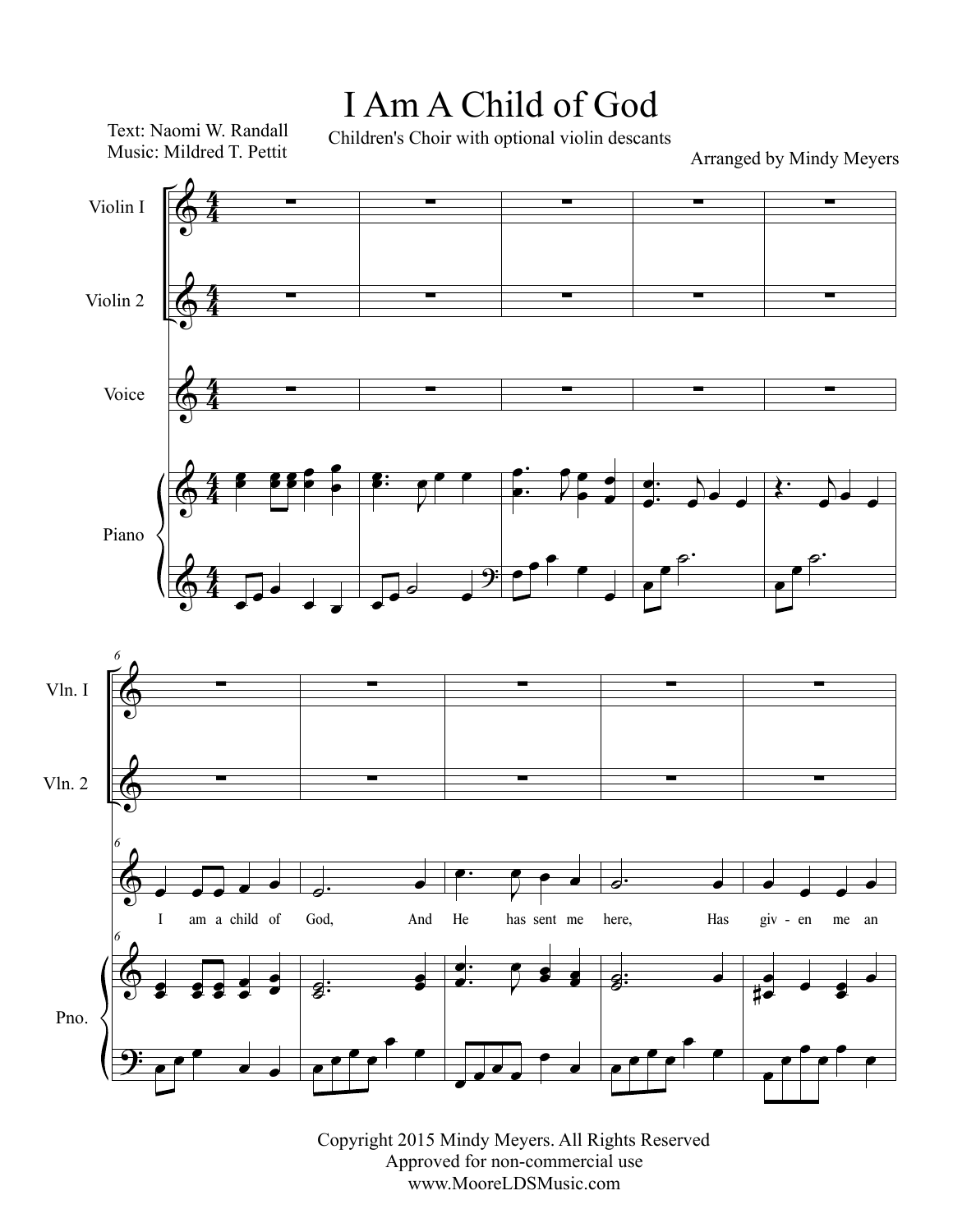

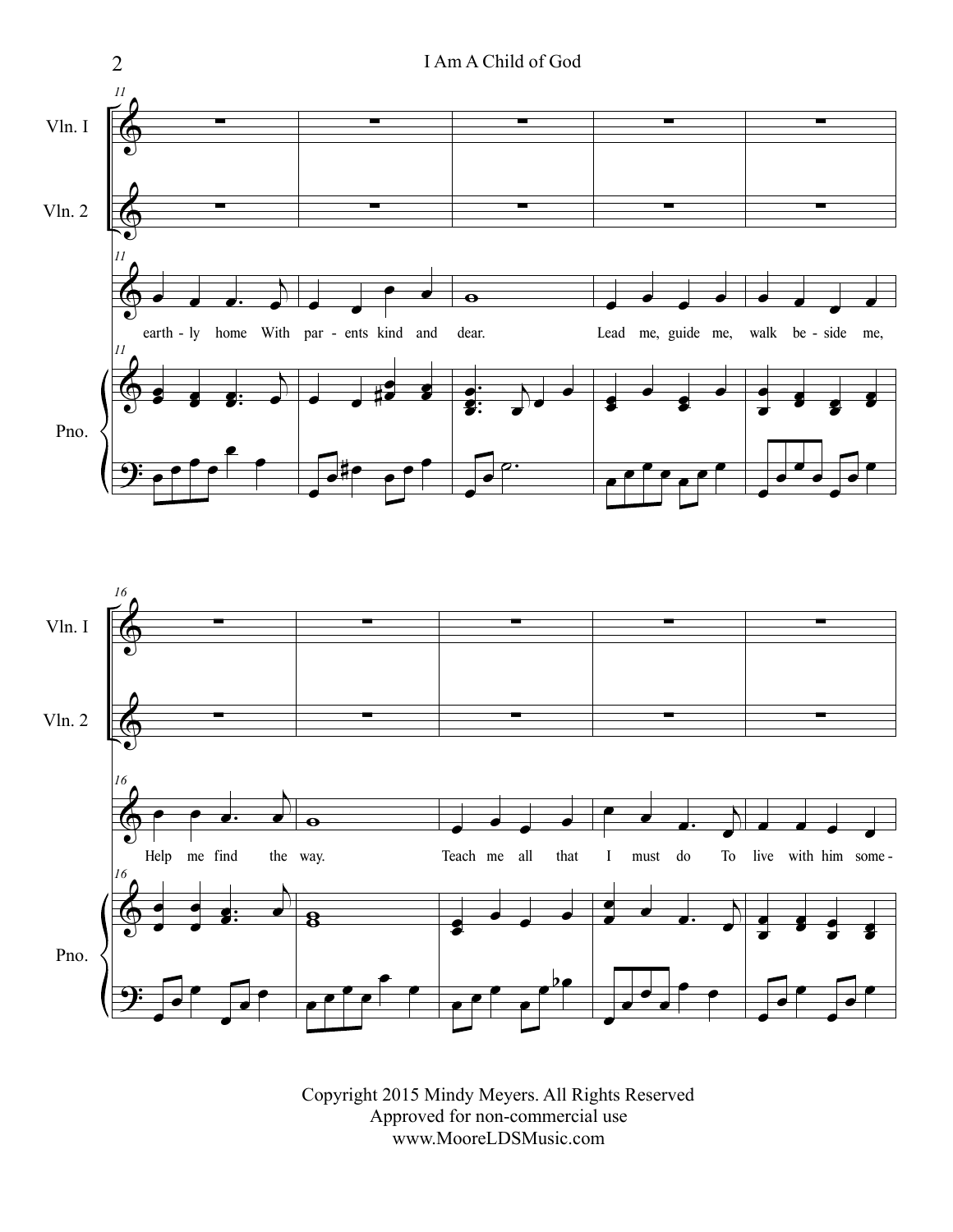



Copyright 2015 Mindy Meyers. All Rights Reserved Approved for non-commercial use www.MooreLDSMusic.com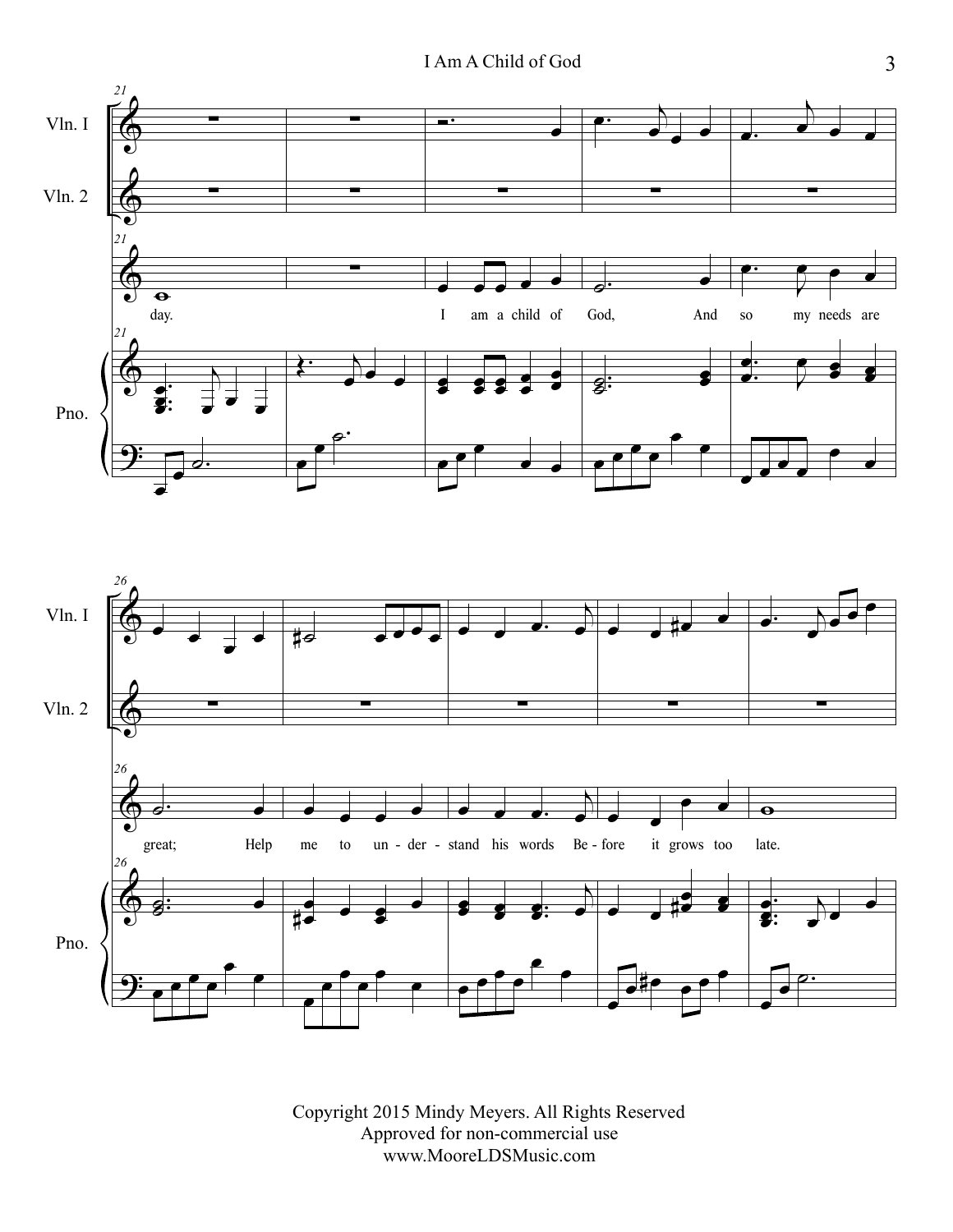

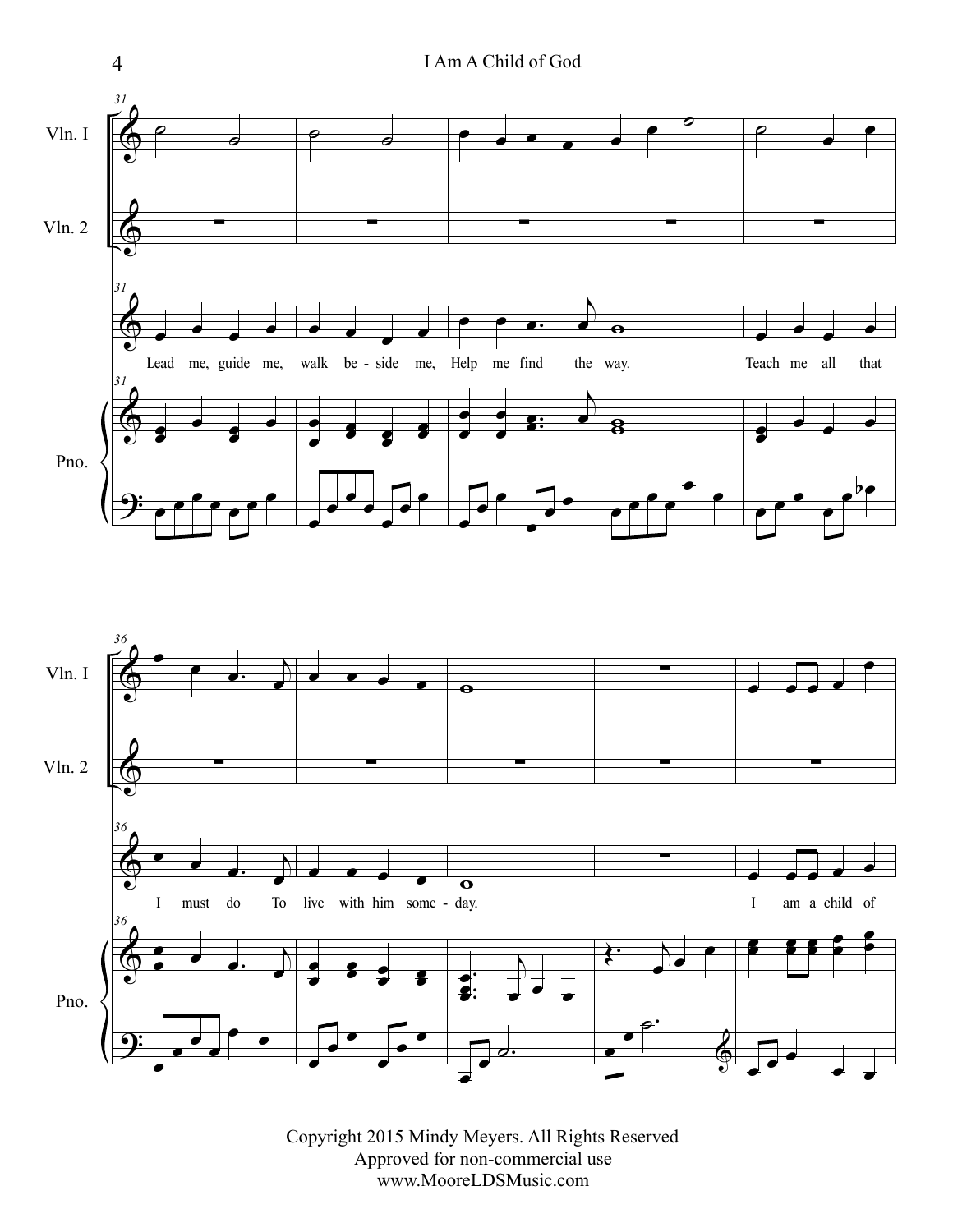

Copyright 2015 Mindy Meyers. All Rights Reserved Approved for non-commercial use www.MooreLDSMusic.com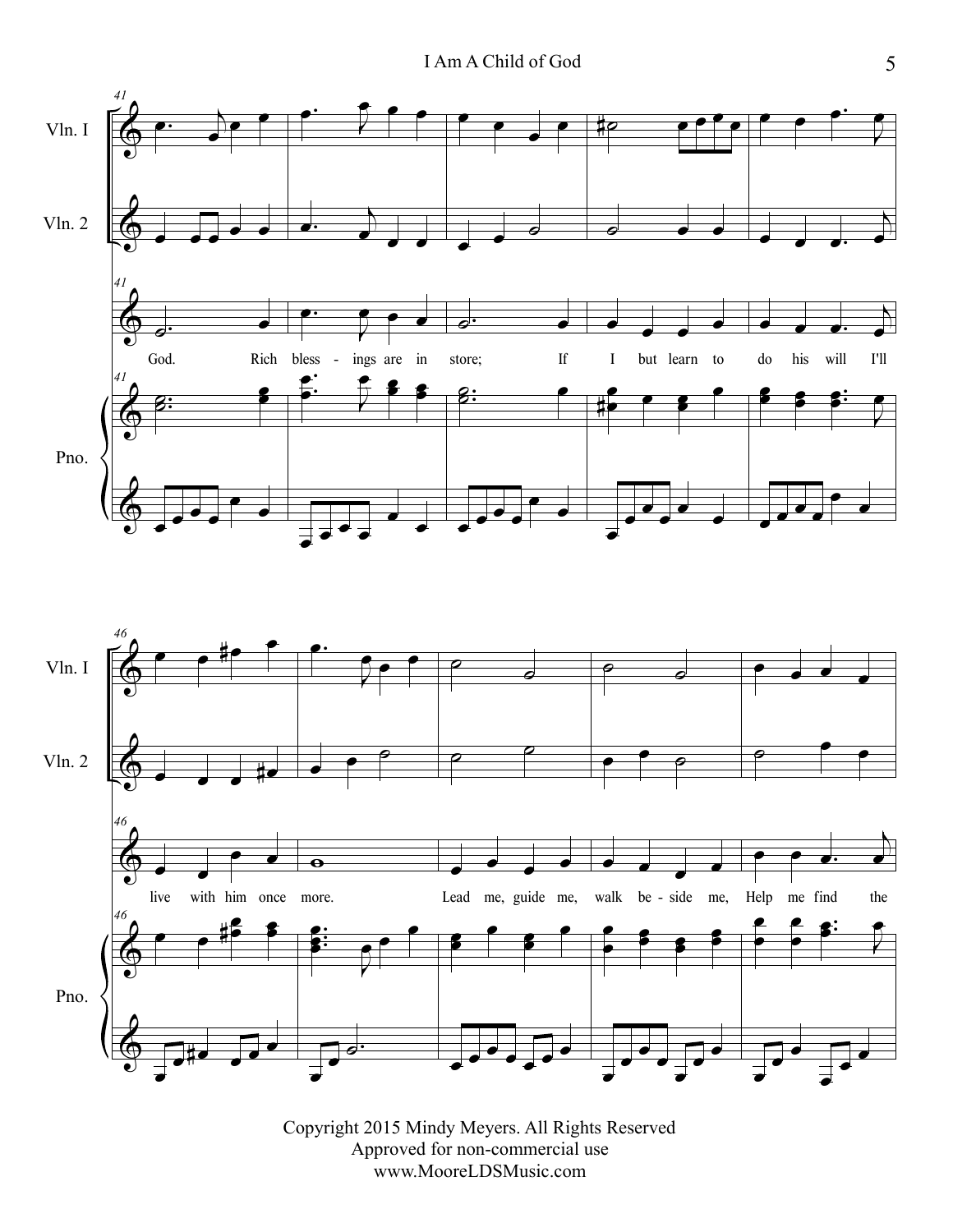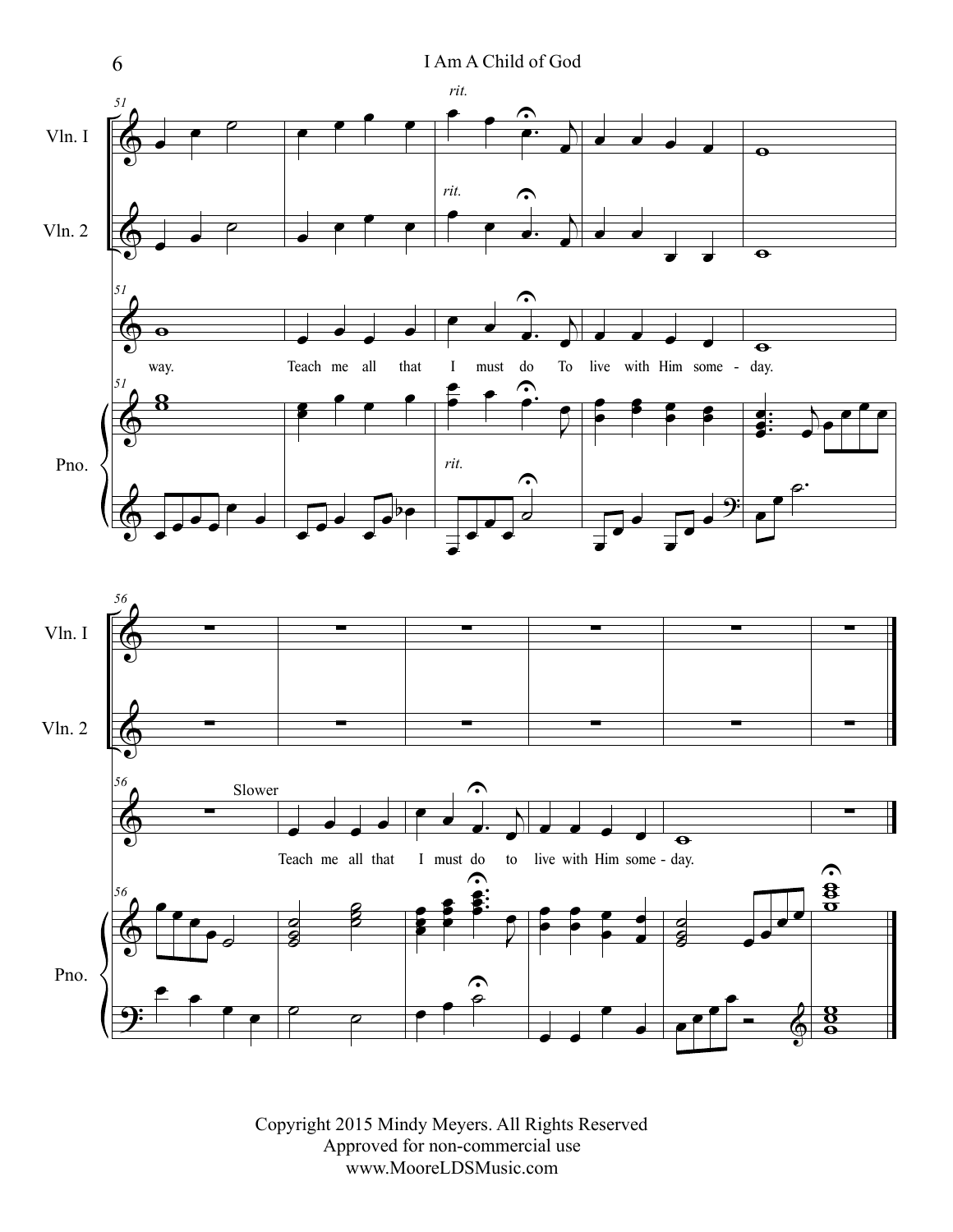## I Am A Child of God

Children's Choir with optional violin descants

Text: Naomi W. Randall Music: Mildred T. Pettit Arranged by Mindy Meyers

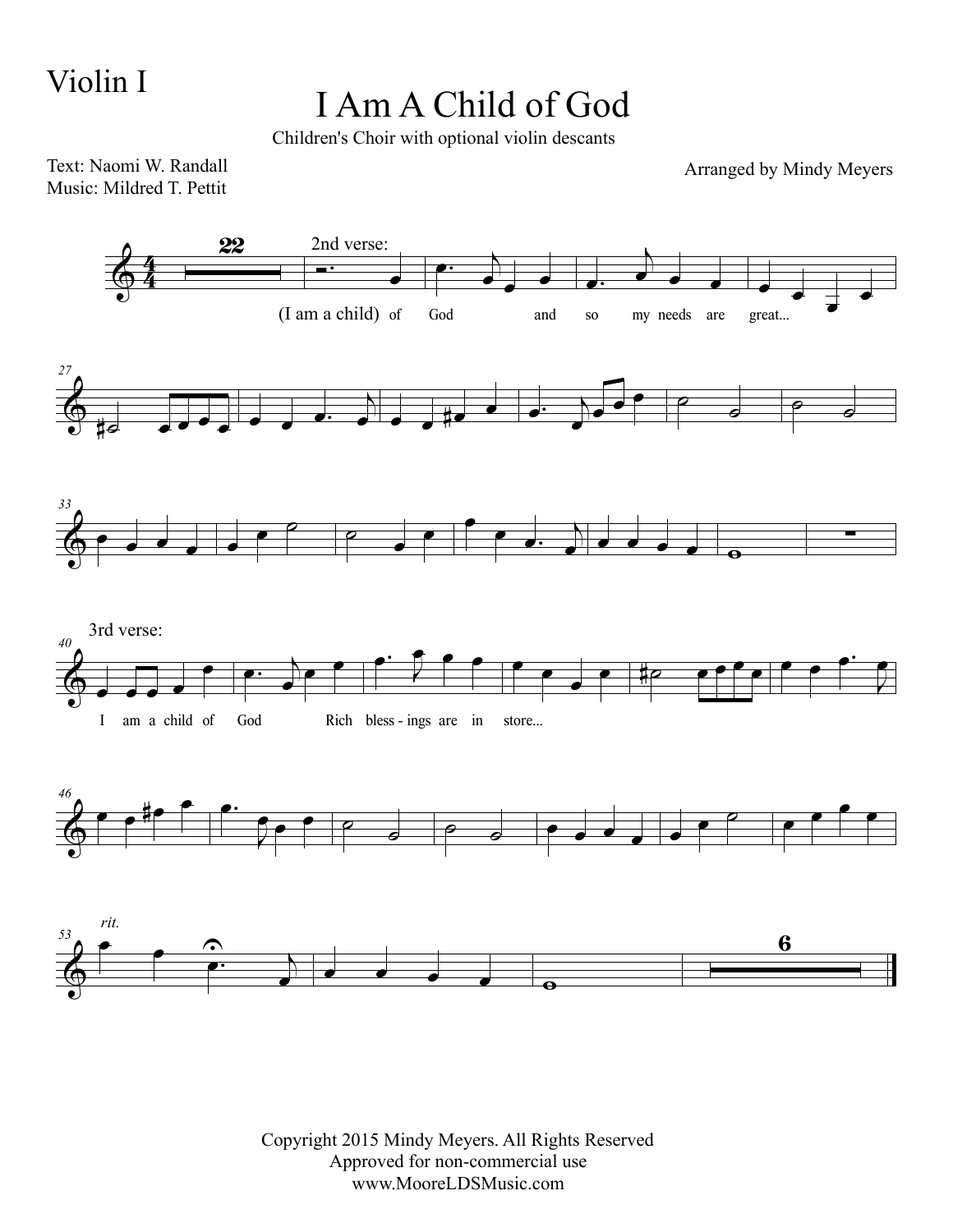### Violin 2

# I Am A Child of God

Children's Choir with optional violin descants

Text: Naomi W. Randall Music: Mildred T. Pettit

Arranged by Mindy Meyers

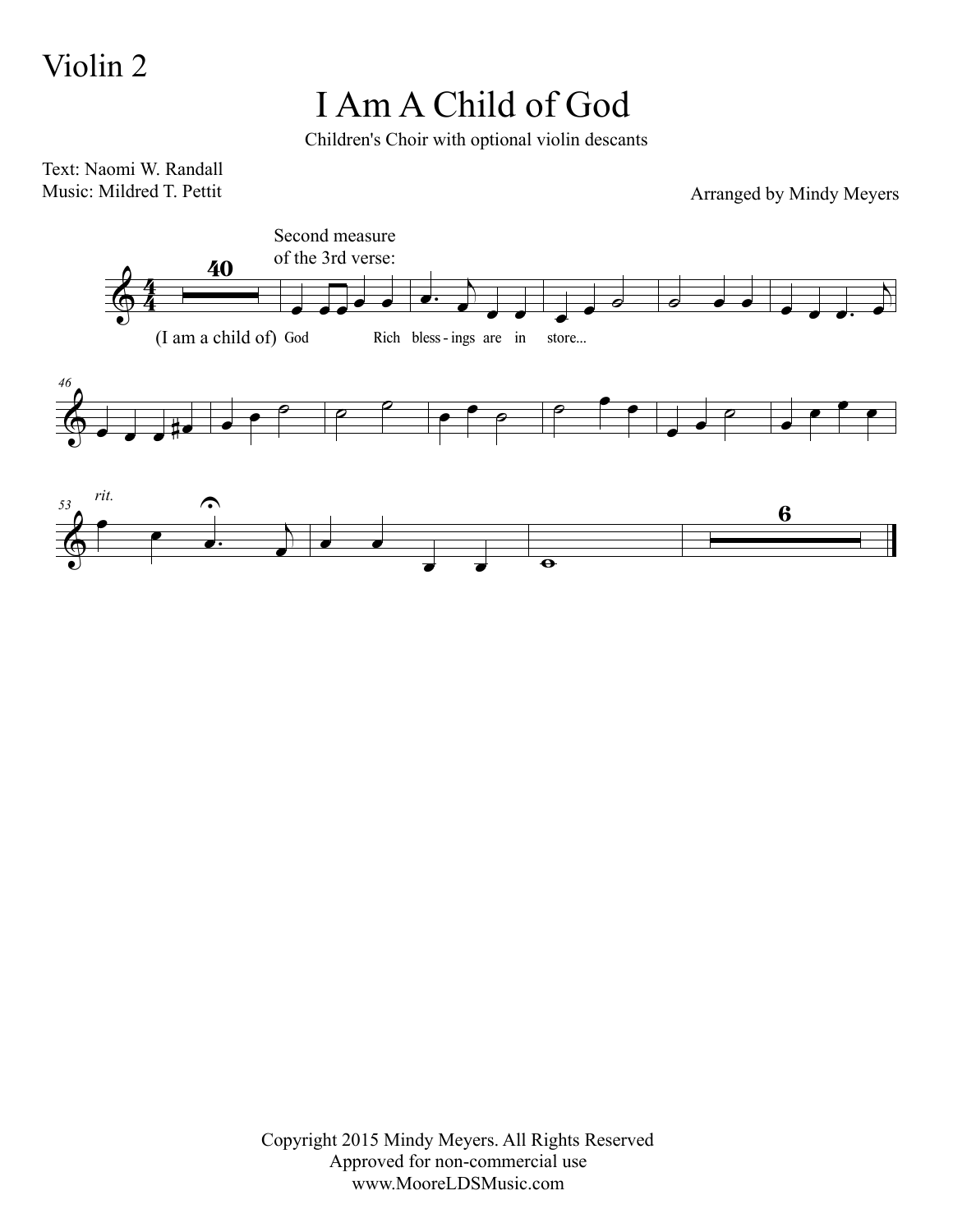### Piano

## I Am A Child of God

Children's Choir with optional violin descants







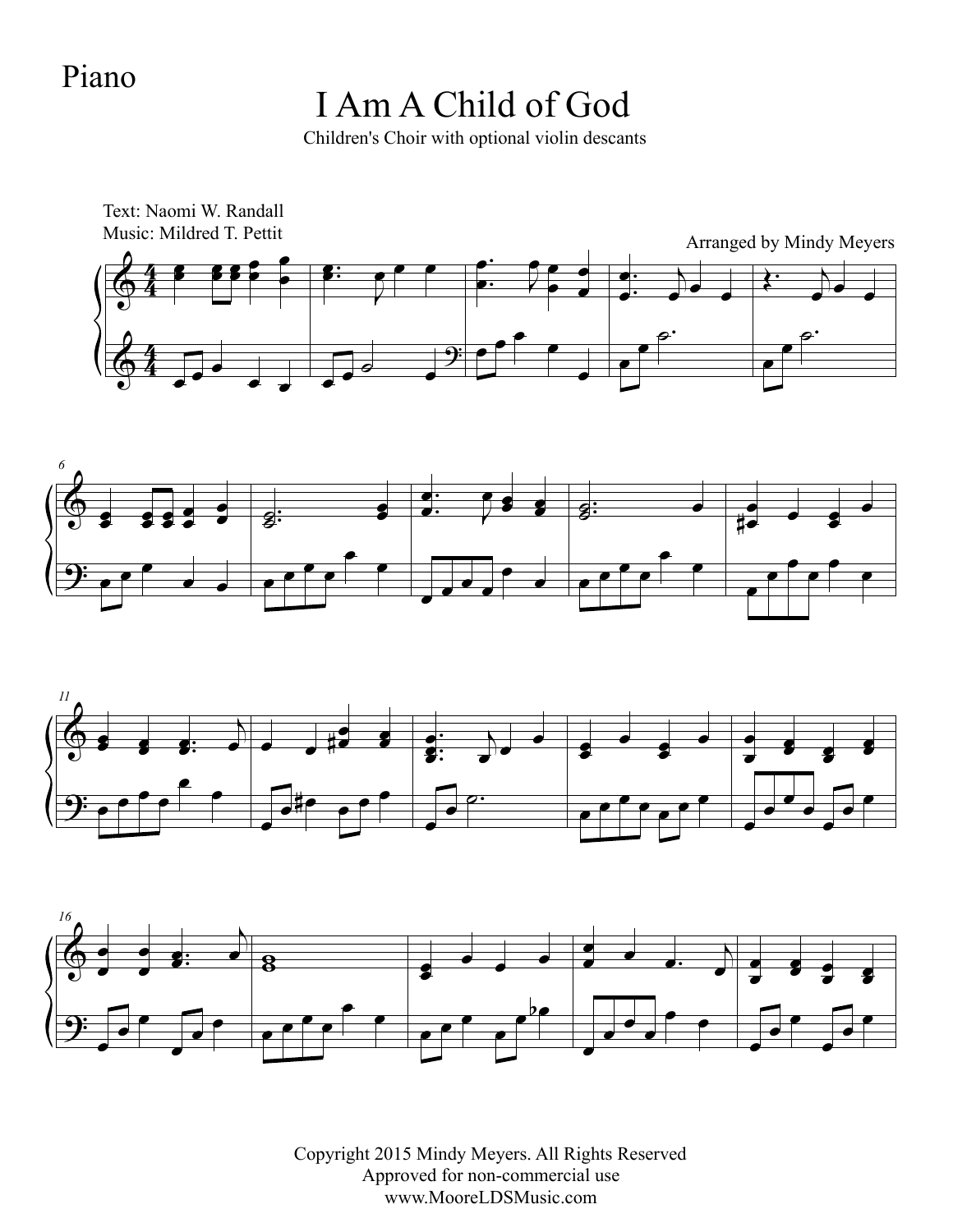









Copyright 2015 Mindy Meyers. All Rights Reserved Approved for non-commercial use www.MooreLDSMusic.com